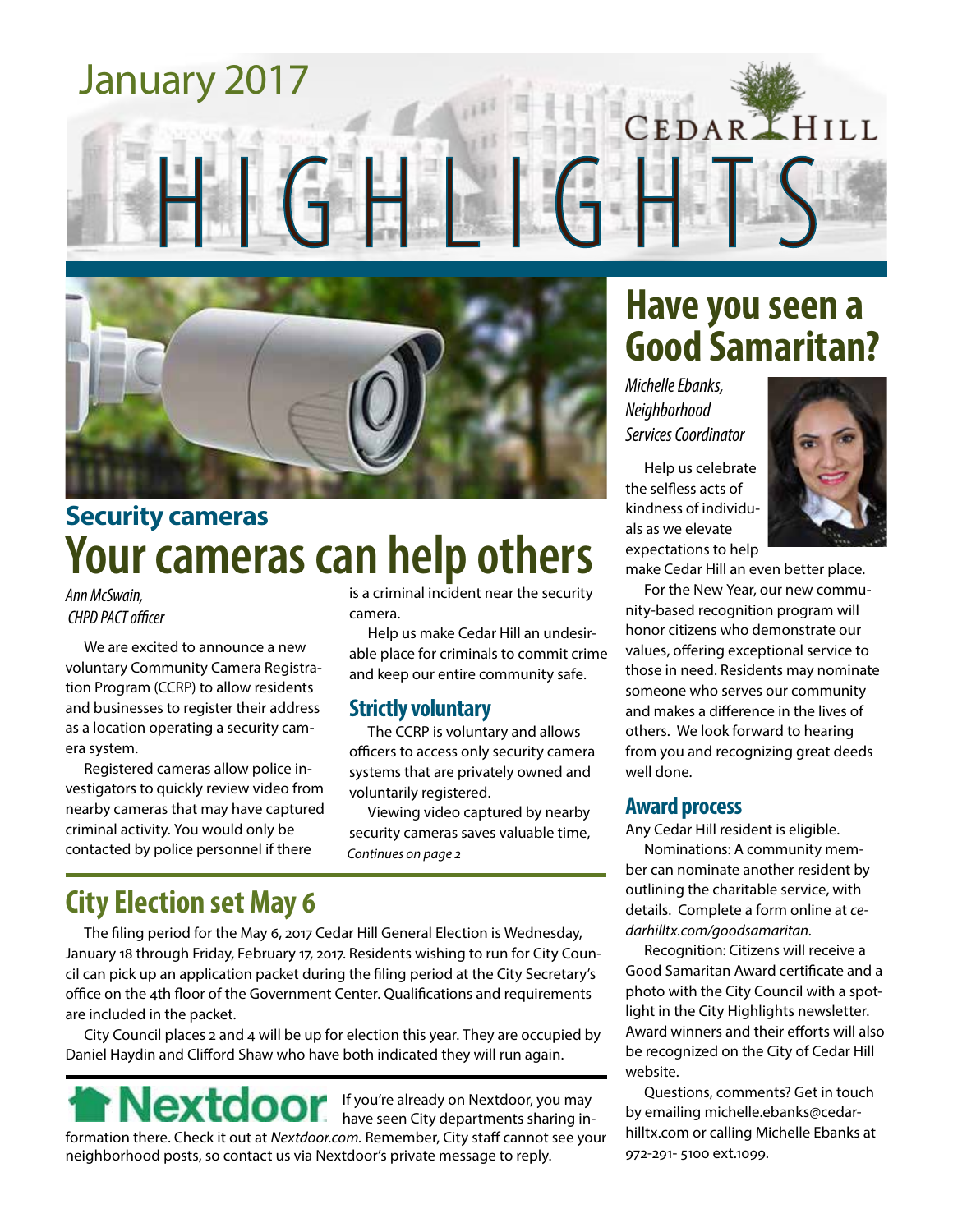*From page 1*

especially in high-profile crimes and where time is of the essence in the investigation.

Sharing video helps deter crime and promote public safety through cooperation between the Cedar Hill Police Department and the community we serve.

If you would like more information, please contact Officer Ann McSwain at 972-291-5181 x2511 or email her at ann. mcswain@cedarhilltx.com. You may register your camera online by going to *http://cedarhilltx.com/2230/Community-Camera-Registration-Program.*

## **Cameras can help Help us keep you informed & safe**

A major priority for The City of Cedar Hill is to keep our residents safe. A key element to that is to keep them informed.

Whether it be severe weather, road closures or other threats, we want our residents to be aware and prepared and we need your help.

### **Help us inform you**

 The City uses an emergency notification service that sends information via phone calls, text messages and e-mail directly to residents.

But the system depends on a data-

### **Living with critters changes in winter**

The winter months mean additional care needs to be provided for our pets.

Do not leave dogs outside without adequate shelter. Not only is it against State Law, but just because your dog has fur, does not mean he/she can withstand the cold. All dogs should have access to a warm shelter at all times. If you use a heat lamp, make sure it is not a fire hazard.

Make sure your dog has fresh water and that it is not frozen. Beware of antifreeze; pets are attracted to it, but it is poisonous.

Please don't feed the wildlife, inten-



**Tax help for everyone First come, first served. Tuesdays Feb. 7 thru April 11 from 10:30 a.m. to 2:30 p.m. Zula B. Wylie Library, 225 Cedar St. Free assistance provided by volunteers from AARP.**



tionally or not. Coyotes and bobcats roam our city and help control the rodent population. But, given the opportunity, they will prey on small dogs or cats, or seek out other sources of food around our homes. Take in pet food at night. Keep outdoor garbage secure in closed recptacles.

If you see a bobcat or coyote in your neighborhood, scare it off by yelling at it or throwing something at it. If it does not run away, or appears sick or injured, please call **Animal Control at 972.223.6111.**

As it gets cold, some wildlife seek comfort in our homes. Watch and listen for squirrels or rodents who can enter attics and walls through the smallest openings. They can damage wiring and other partrs of your structure. Get them out and close the holes with non-gnawable materials.

base of resident phone numbers and e-mail addresses. It is only as good as the database.

We encourage residents and businesses to add their phone numbers and e-mail addreses directly to the system's database. Your information will not be made available to any other entity.

Add your contact information at *cedarhilltx.com/civicready.*

You may add multiple phone numbers for you and others of your household who need to be notified.

Please check at the link above to be sure your contact data is up to date.

### **Think**

Most North Texas disasters are weather-related. Think about how your family can prepare for wind damage, hail, flash floods and power outages. Know what to do when you receive an emergency message. Keep an eye on local TV stations for warnings and alerts.

### **Prepare**

Having a plan that everyone in your family understands will help avoid some of the chaos and fear. Stock up on basic supplies, water, non-perishable food, flashlights and batteries. Be ready if the power goes out or you have to leave your home.

### **Act**

Learn how to properly shelter in place. Develop your own evacuation plan. Know how to communicate with each other. Anticipate options in case of road closures. Make sure you have alternate sheltering locations in case one of them is not available. Know how to find support from government agencies in a large-scale emergency.

More emergency information is available at *KnowWhat2Do.com*, an information resource for North Texas residents, providing a broad range of emergency planning information.

> Available on the **App Store**

**Have a complaint about a pothole or a fence in disrepair? Visit** *cedarhilltx.com,*  **click on the 'Submit a Request' button and let us know. We'll take care of it.**

**Or get 'GORequest' for your phone**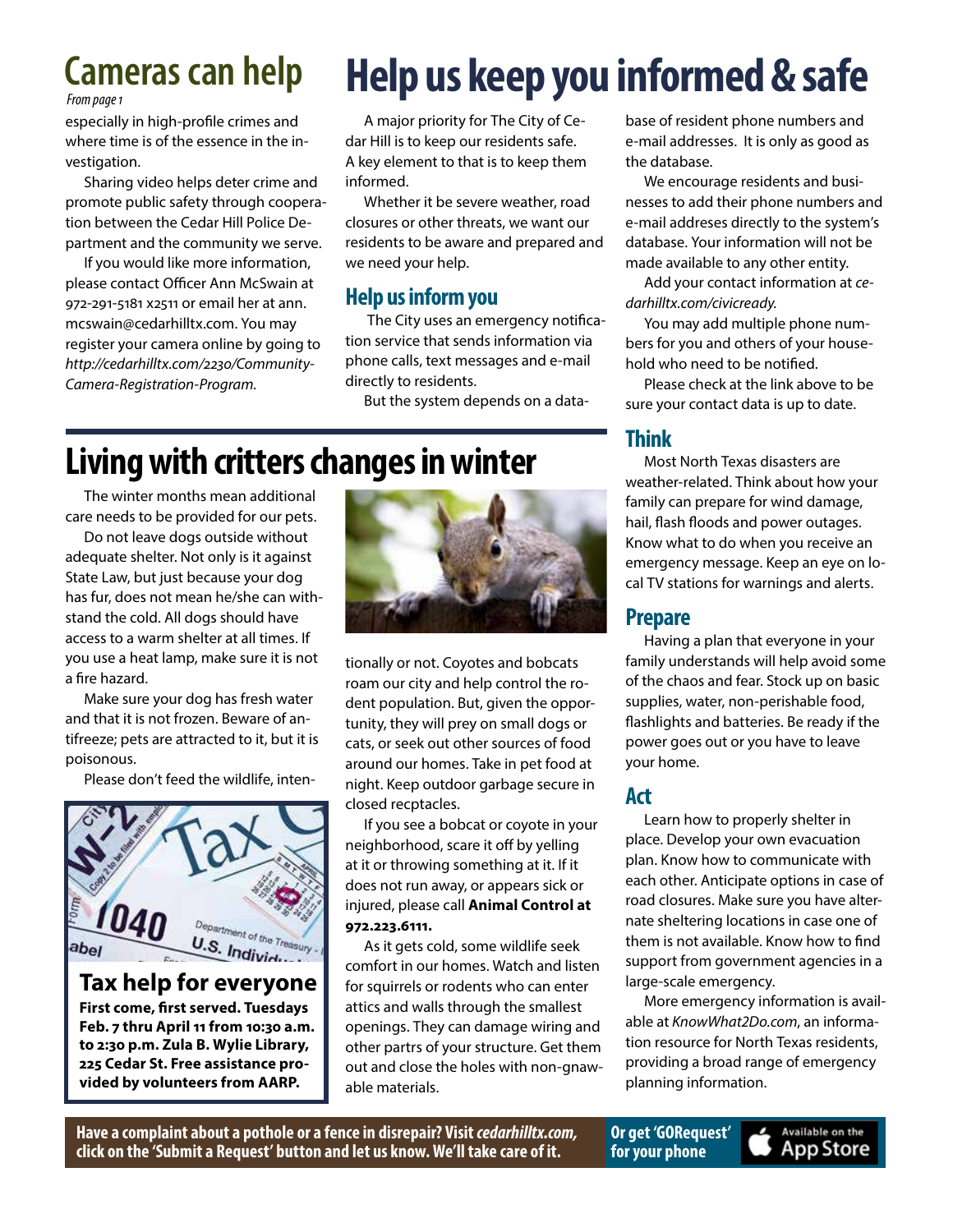

**ABOVE: Jordan Nelson, left, Bray Elementary 4th grader, celebrates his STAR student award with City Council members Chris Parvin and Wallace Swayze. BELOW: Dylan Luong, a 5th grader from Lake Ridge Elementary, clutches his Star award as he introduces family members with City Council member Clifford Shaw.**





**ABOVE: Gene Sims, center, retiring after 28 years of service at the Cedar Hill Food Pantry/Cedar Hill Shares celebrates a Cedar Hill Day in her honor. She was the first director for the facility and has helped serve thousands of families over the years.**



**This crew (A-Shift Sta. 211) collected the most for MDA during the recent "Fill the Boot" 2016 campaign. Left to Right is: Jason Patrick, Jason Davis, Adam Whitney, Jeremiah Turman, Matt Baker, Oscar Vasquez, and Alec Burch is behind Baker. Every member in Operations helped collect donations from our community.** 

# People make it a community **CALENDAR**

*For the most up-to-the-minute information on events, check out the City's online calendars at cedarhilltx.com*

### January 2017

#### **18 Filing opens for May 6, 2017 Cedar Hill General Election**

**City Secretary's office, 4th floor, Government Center** Packets available with information and filing forms.

#### **1-31 Library Food for Fines program**

Library patrons who may have a late fee for materials kept too long can bring them back and have fines waived if they bring one or more canned goods per library item during the month of Janu- ary. For details, call the library at 972.291.7323.

#### **22 Dr. Martin Luther King, Jr. Celebration CHHS Performing Arts Center, 3 p.m. Free event.**

Join in the peace march, then enjoy the Grammy-award winning acapella group Sweet Honey in the Rock. Visit c*edarhilltx.com/mlk* for more information.

#### **24 City Council Meeting**

**Cannady Room, Government Center, 285 Uptown** Public briefing session begins at 6 p.m., City Council Meeting begins at 7 p.m.

## February 2017

### **4 Daddy/Daughter Dance**

#### **Alan E. Sims Recreation Center, 310 E. Parkerville**

From 6-9 p.m. The Winter Wonderland theme is perfect for girls and their fathers or male relatives/guardians of all ages. \$30 per couple. Space is limited. For more info visit *cedarhilltx.com/DDD.* Register at the Recreation Center or the Parks & Recreation Of- fices in the Government Center at 285 Uptown Blvd.

### **14 & 28 City Council Meeting**

**Cannady Room, Government Center, 285 Uptown** Public briefing session begins at 6 p.m., City Council Meeting begins at 7 p.m.

#### **17 Filing closes for May 6, 2017 Cedar Hill General Election**

**City Secretary's office, 4th floor, Government Center** Packets available with information and filing forms.



*To see more of what's going on in our community, check in with City Hub Cedar Hill at cityhub.biz/cedarhill. The pages are updated daily. If you have a business, you should be getting exposure there.*